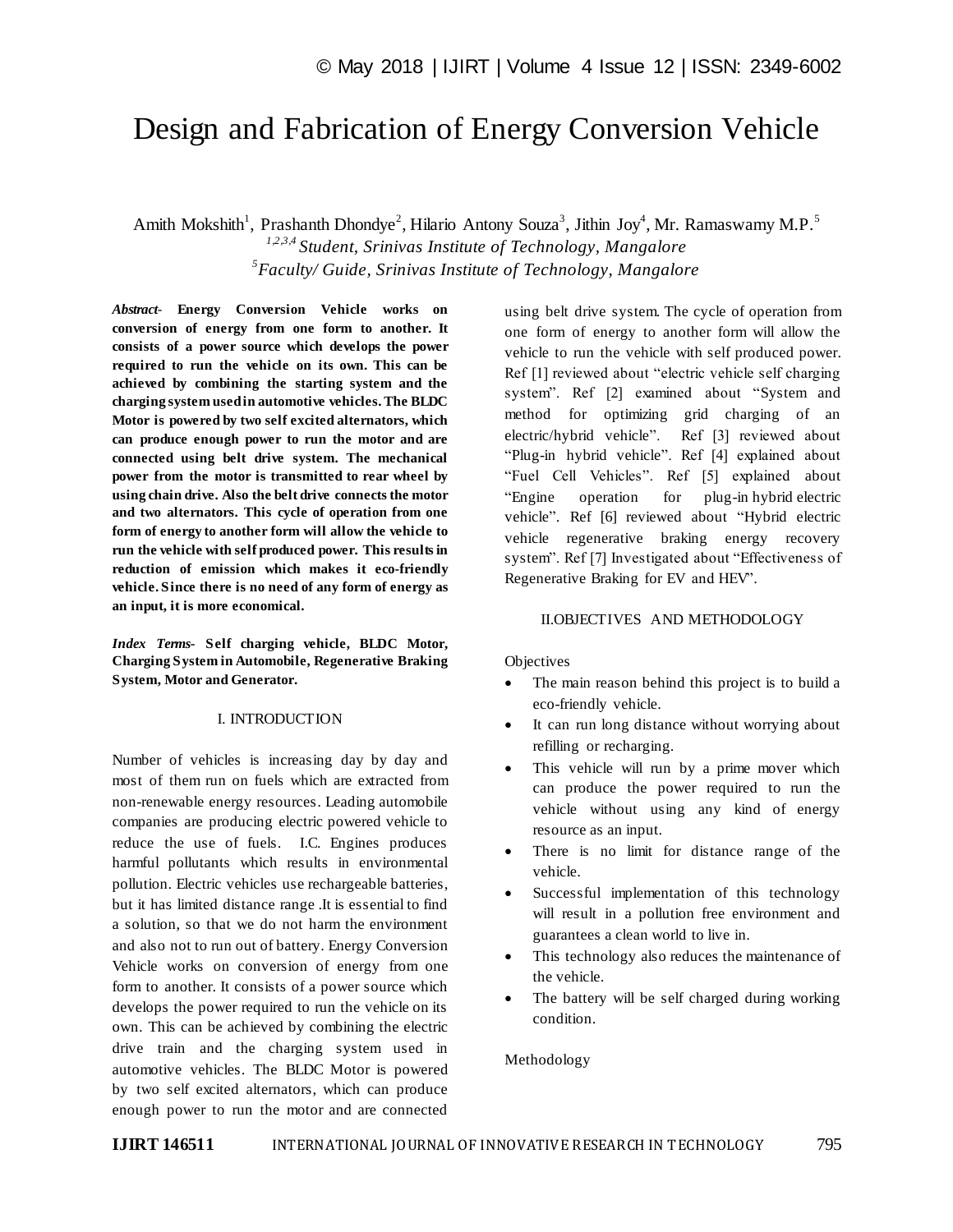

Fig 1: Methodology Flow Chart

Fig 1: Methodology Flow Chart

III. DISCRIPTION OF COMPONENTS



#### Fig 2: BLDC Motor

Brushless DC motor is a kind of permanent magnet synchronous motor. Permanent magnet synchronous motors are classified on the basis of the wave shape of their induced emf i.e., sinusoidal and trapezoidal. The sinusoidal type is known as permanent magnet synchronous motor; the trapezoidal type goes under the name of PM Brushless dc motor. Permanent magnet DC brushed and brushless motors incorporate a combination of Permanent Magnet and electromagnetic fields to produce torque resulting in motion. This is done in the DC motor by a Permanent Magnet stator and a wound armature or rotor. Current in the DC motor is automatically switched to different windings by means of a commutator and brushes to create continuous motion. In a brushless motor, the rotor incorporates the magnets, and the stator contains the windings. As the name suggests

brushes are absent and hence in this case, commutation is implemented electronically with a drive amplifier that uses semiconductor switches to change current in the windings based on rotor position feedback. In this respect, the BLDC motor is equivalent to a reversed DC commutator motor, in which the magnet rotates while the conductors remain stationary. Therefore, BLDC motors often incorporate either internal or external position sensors to sense the actual rotor.

Advantage of Permanent Magnet BLDC Motor

- Better speed versus torque characteristics
- Faster dynamic response
- High efficiency
- Long operating life
- Noiseless operation
- Higher speed ranges

#### 2. BLDC Motor Controller



Fig 3:BLDC Motor Controller

Motor controller is a devise or group of devices that serve to govern in some pre determine manner the performance of electric motor. A motor controller might include a manual or automatic means for starting and stopping the motor, selecting forward or reverse rotation selecting and regulating the speed, regulating or limiting torque and protecting against over load and fault severy electric motor has to have some sort of controller. The motor controller will have different features and complex city depending on the task that the motor will be performing. The simplest case in a switch to connected to a motor to a power source such as in small appliances and power tools. The switch may be manually operated may be relay or contactor connected to some form of sensors to an automatically start and stop the motor. More complex motor controllers may be used to accurately control the speed and torque of the connected motor and may be part of close loop control system for precise position of driven machine.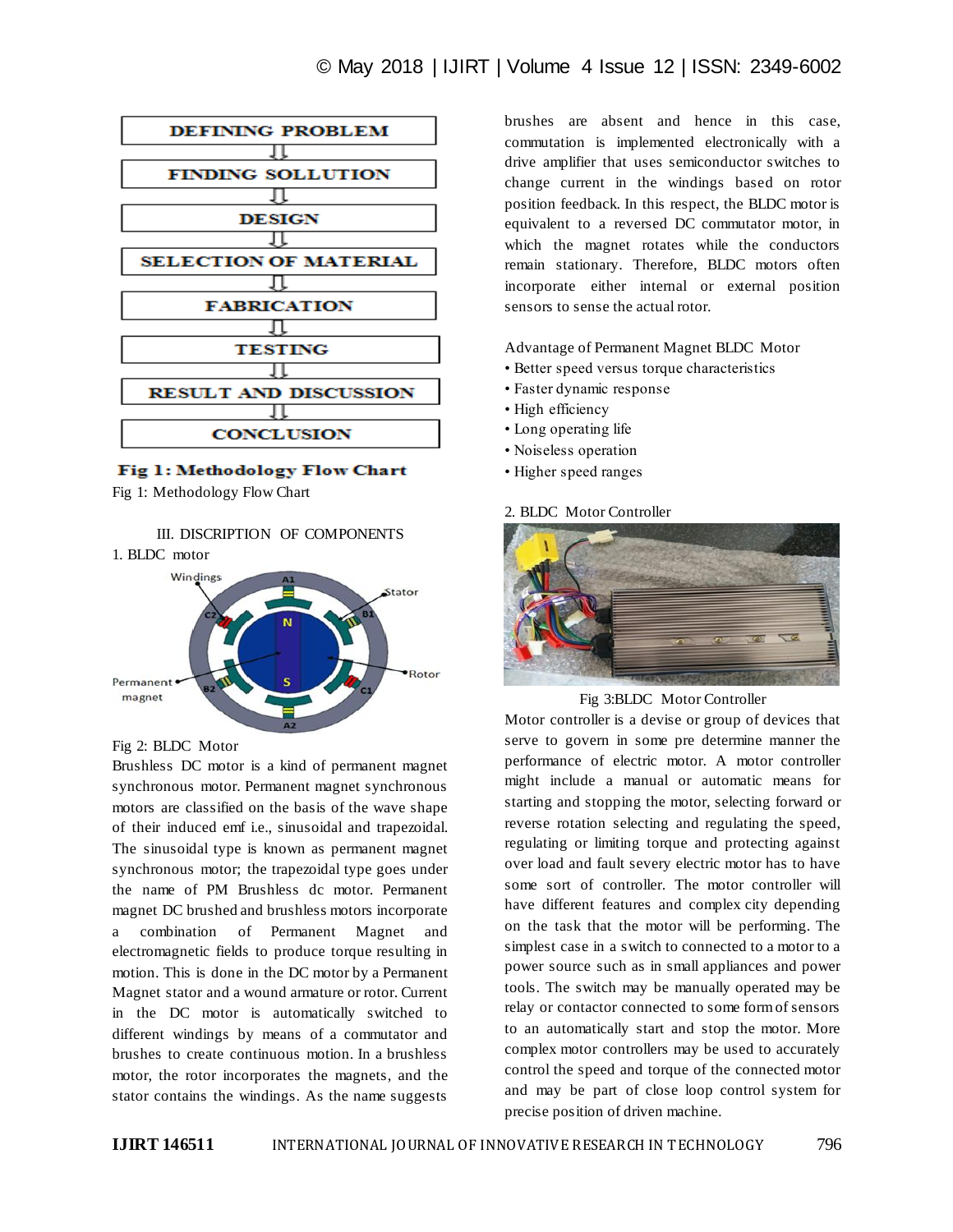#### 3. Alternator



Fig 4: Alternator

Alternator is a device which produces alternating current by converting the Mechanical Energy into Electrical Energy.

The charging system has three major components; The Battery, Alternator, and the Regulator. This alternator works together with the battery to supply power when the vehicle is running. The output of an alternator is direct current; however AC voltage is actually created and then converted to DC as voltage leaves the alternator on its way to the battery and the electrical loads. The alternator contains a rotating field winding called the rotor, A stationary induction winding called the stator, A diode assembly called the rectifier bridge, A control device called the voltage regulator. The rotor winding assembly rotates inside the stator winding. The rotor generates a magnetic field. The stator winding develops voltage and current begins to flow from the induced magnetic field of the rotor. The regulator is the brain of the charging system. It monitors both battery and stator voltages and depending on the measured voltages, the regulator will adjust the amount of rotor field current to control alternator output. The Diode Rectifier Bridge is responsible for the conversion or rectification of AC voltage to DC voltage.







Lead acid betties where invented at Gaston Plante in 1859. The technology of automotive starting, lighting and ignition they are robust and because of their low cost. They are bigger in size and heavier they suffer from short cycle life. The betties consist of lead dioxide as cathode, a sponge metallic lead as anode and sulphuric acid solution as electrolyte. This heavy metal element makes improper disposal can be hazardous to environment. The standard cell voltage is 2volts.

Discharging of lead acid battery



During this process, lead dioxide which is of positive plate and lead which is of negative plate react with sulfuric acid of electrolyte to form sulfate, water and energy.

Sum of molecular mass of reactants is 642.6g/mol so therotically a cell produce two Faradays of charge from 642.6g of reactants.

Charging of lead acid battery



During this process the cycle is reversed. Where the water and lead sulfate are electro chemically converted to lead, sulphuric acid and lead oxide by an external charging source. Improvements are still being made to lead acid battery despite its shortcomings. Overcharging with high charging voltages generates oxygen and hydrogen gas by electrolysis of water which is lost to the cell.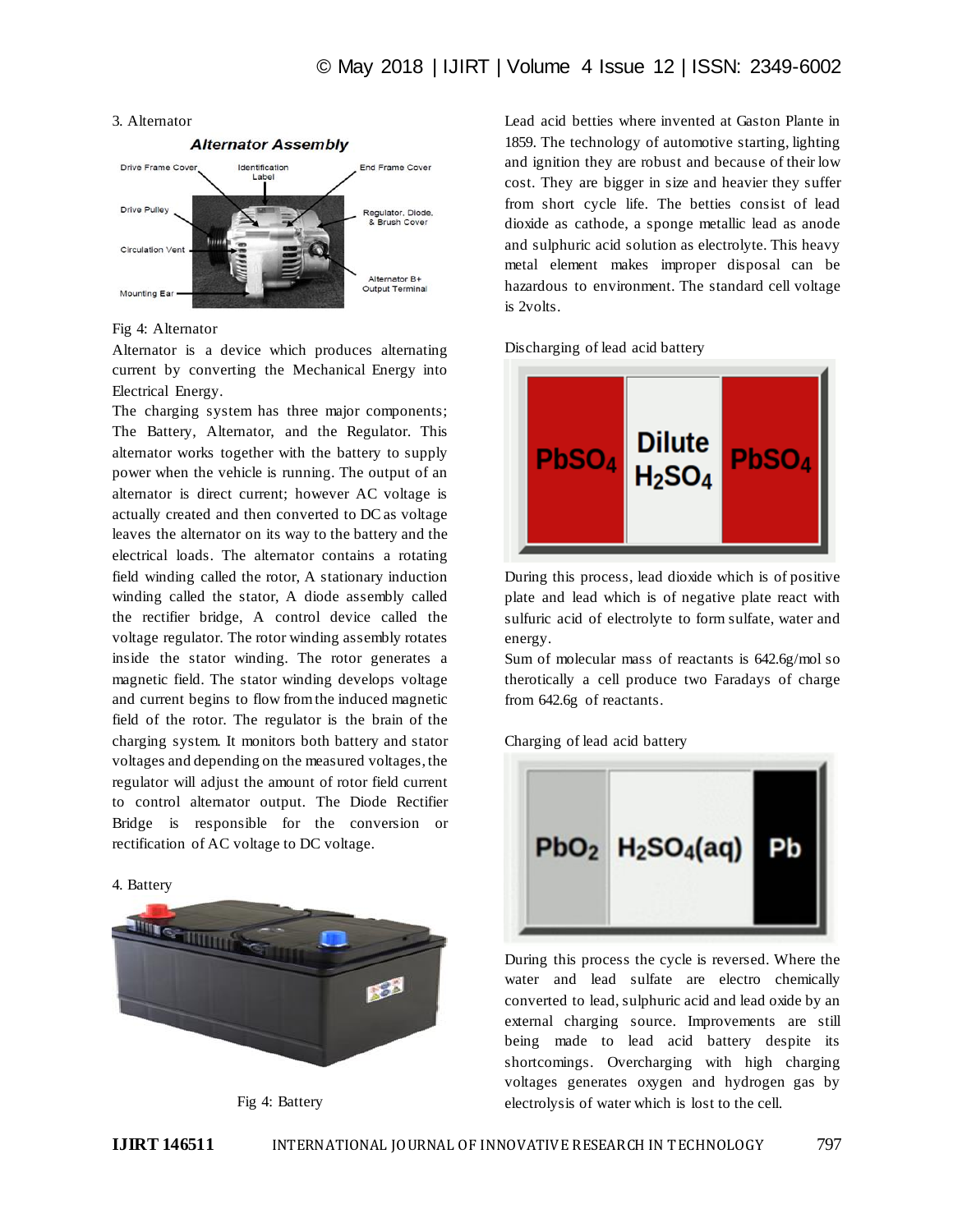# IV. CONSTRUCTION AND WORKING



Fig 5: Design of Prime Mover

Parts

- 1. BLDC Motor
- 2. Alternator
- 3. Controller
- 4. V-Belt

5. Sprocket

This vehicle uses a BLDC (Brushless DC) Motor to run the vehicle. BLDC Motor is more efficient than the Brushed Motor. A controller is connected to the motor to vary the speed of the motor by altering the current supply. The mechanical power from the motor is transmitted to rear wheel using a centrifugal clutch system with chain drive. Here electrical energy is converted to mechanical energy. The motor is also connected to two alternators using belt drive which produces enough power to run the motor.

The above mentioned parts together form the powertrain. The mechanical energy is converted to electrical energy. This way the vehicle runs without using any kind of renewable or non-renewable energy as an input. Initially the alternators are cranked using a cranking mechanism.

All components of the powertrain is assembled together to a frame which is made up of mild steel flat bar; also G.I. pipe is used to increase the area for powertrain mountation. The powertrain is driven using belt drive mechanism and power is transmitted to rear wheels via chain drive. Two Plummer blocks are used to hold the shaft which acts as a mediator to transmit power from the powertrain to the rear wheel chain drive mechanism. The fuel tank is replaced with a flat bar frame which will carry the batteries.



Fig 6: Fabricated Model

### V. CALCULATION

1. POWER: Motor used: 48V 1500W BLDC Motor Rated input voltage(V): 48V Rated Input Current(I):40A Peak Input Current for Controller : 50A Rated Input Power = Input Voltage  $\times$  Input Current  $= 48 \times 40 = 1920W$ Theoretical Peak Input Power =  $48 \times 50$  = 2400W Efficiency of the Motor  $(n)$  : >83% Peak Output Power from the motor = Efficiency  $\times$ 

Peak Input Power =  $0.83 \times 2400 = 1992W$ 

# 2. TORQUE:

Mechanical Power =  $2\pi NT / 60 W$  Where, N = Speed of Motor in RPM  $T = Torque output from motor in Nm$ Maximum Speed of Motor = 3000RPM Therefore, Torque (T) = (Peak power  $\times$  60) /  $2\pi N$  Nm  $= (1992 \times 60)$  /  $(2\pi \times 3000) = 6.34$  Nm Gear Ratio or Velocity Ratio:  $N_1 \times t_1 = N_2 \times t_2$ Where,  $N_1$ , Speed of Driving Sprocket = 3000RPM  $t_1$ , Teeth on the driving sprocket = 14  $t_2$ , Teeth on Rear Wheel (driven) Sprocket = 44 Speed of Driven Sprocket,  $N_2 = N_1t_1/t_2$  $= (3000 \times 14)$  / 44  $= 954.5454$  RPM Therefore, Torque transmitted to rear wheel  $= (1992 \times 60) / (2\pi N_2) = (1992 \times 60) / (2\pi \times 954.54)$  $= 19.928$  Nm

3. OUTPUT POWER FROM ALTERNATORS: Maximum rated output voltage: 24V Maximum rated output current: 45A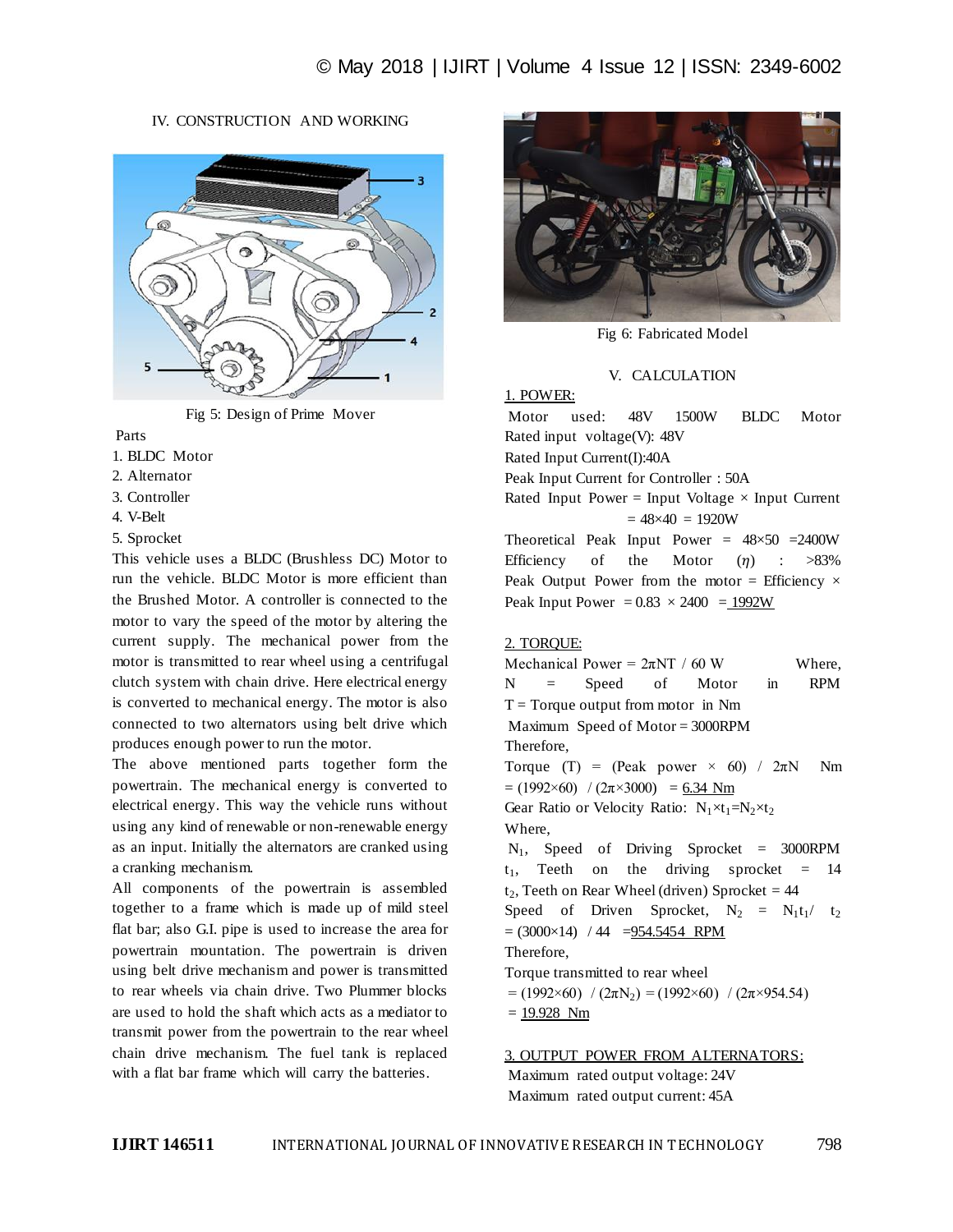Maximum rated power from each alternator  $= 24 \times 45 = 1080W$ Total rated power output =  $2 \times 1080$  = 2160 W

### 4. TEST RESULTS OF PRIME MOVER:

Diameter of driving (Motor) pulley,  $d_1 = 100$  mm Diameter of the driven (alternator) pulley,  $d_2 = 62.5$ mm

Therefore. Gear Ratio

 $=$  (Speed of driving pulley) / (Speed of driven pulley)

 $=$  (Dia. of driven pulley) / (Dia. of driving pulley)  $= d_{2}/ d_1 = 62.5/100$ 

Gear Ratio =  $5:8$ 

At 2500 RPM of motor, The speed of alternator =  $2500 \times (8/5) = 4000$  RPM Power produced from alternators: Output voltage: 65.5V

Output current: 11 A

Total power produced from alternators  $= 65.5 \times 11 = 720.5W$ 

# 5. SPEED:

Maximum Speed of Rear wheel = 954.5454 RPM Diameter of Rear wheel  $= 17$  inches Diameter of Rear wheel with tyre  $(D) = 22$  inches  $= 22 \times 2.54 \times 10^{-2} =$ 0.5588 m Perimeter of the tyre =  $\pi \times D = \pi \times 0.5588 = 1.7555$ Therefore,

Maximum Speed of Vehicle =  $N_2 \times \Pi d$  $=$  954.5454  $\times$  1.755 = 1675.7255 meter/minute

 $= 1675.7255 \times 60 / 1000$  Km/hr

Theoretical Maximum Speed of the Vehicle = 100.5435 Km/hr

#### VI. ADVANTAGES AND LIMITATIONS

Advantages

- Since none of the fossil fuel is used in this vehicle, it does not emit any harmful green house gasses which lead to global warming.
- The running cost of this vehicle is negligible because, there is no need of refilling or recharging.
- Maintenance is very less when compare to other vehicles due to the elimination of complex mechanical parts.
- It produces less sound. So, there is a reduction in noise pollution as electric motor provide smooth running with high acceleration.
- It is safe to drive this vehicle and the procedure for fitness and testing procedure is like electric vehicle.

Limitations:

- Speed of the vehicle is limited as power is lost in belt drive system to run the alternators.
- Normally Electric vehicles are expensive. Since alternators are used together with the batteries it increases the price a bit more.
- The batteries used in the vehicle are heavy, which increases the overall weight of the vehicle.

### VII. CONCLUSION

By combining the charging system and the electric drive train, we can produce a vehicle which can run without using any power from outside. Maintenance is very less when compare to other vehicles due to the elimination of complex mechanical parts. Noise pollution as electric motor provides smooth running with high acceleration The running cost of this vehicle is negligible because, there is no need of refilling or recharging. Normally Electric vehicles are expensive. But by combining the power train with charging system, it saves a lot of money in future.This results in reduction of emission which makes it eco-friendly and since there is no need of any form of energy as an input which makes it more economical.

#### REFERENCES

- [1] Douglas Anthes, Electric Vehicle Self Charging System, United States Patent Application Publication,Publication no. US20120217905 A1, Application No. US 13/440,722,Publication date : 30 Aug 2012
- [2] Bryan K. Pryor, System and method for optimizing grid charging of an electric/hybrid vehicle, United States Patent , Publication no. US7402978 B2, Application No. US 11/428,056 , Publication date ; 22 Jul 2008
- [3] Masaya Yamamoto and Mikihisa ARAI, Plug-in hybrid vehicle, United States Patent , Publication